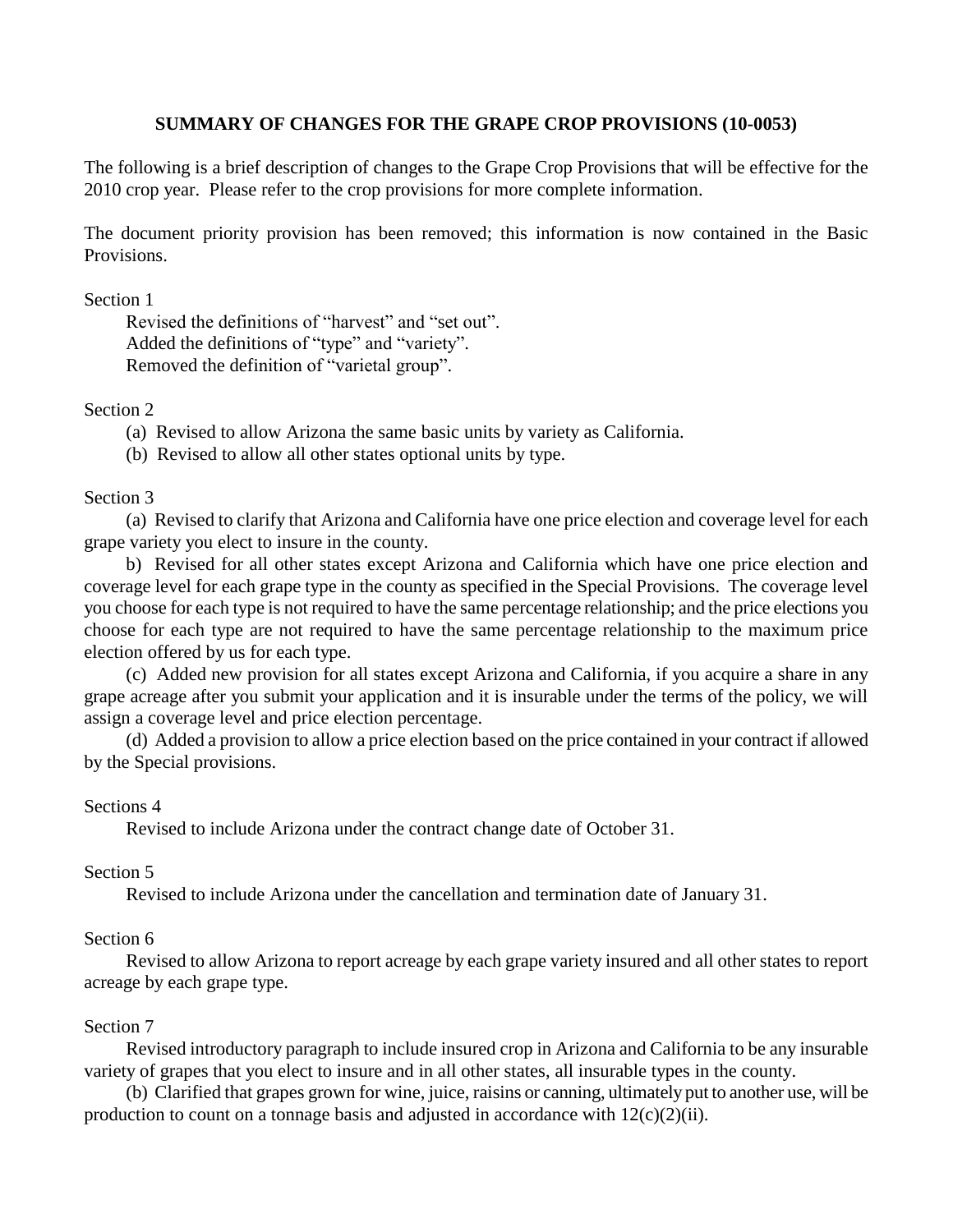(e) Revised provision to allow insurance for acreage that has not produced a two-ton average by Special Provisions statement.

## Section 9

(a)(1) Included Arizona with California for the February 1 date for insurance to attach

(a)(2) Revised the provision to allow continuous coverage to apply to all states.

(a)(4) Revised the calendar date for the end of insurance to also include the Special Provisions as specified. In addition, the calendar date for the end of insurance for Arizona has been included with the November 10 date for California. Idaho, Oregon and Washington have revised the end of insurance date from November 1 to November 10.

# Section 12

(b)(2) and (4) have been revised to remove the term "varietal group" and replace it with the word "type".

(c)(2)(ii) Clarifies that grapes initially grown for wine, juice, raisins or canning, but are ultimately put to another use, will be production to count on a tonnage basis and no additional quality adjustment other than that specified in the Grape Crop Provisions will be available.

(e)(2)(1) Revised the quality adjustment procedure for grapes to include, the value per ton for undamaged grapes will be the lesser of the average market price or the maximum price election.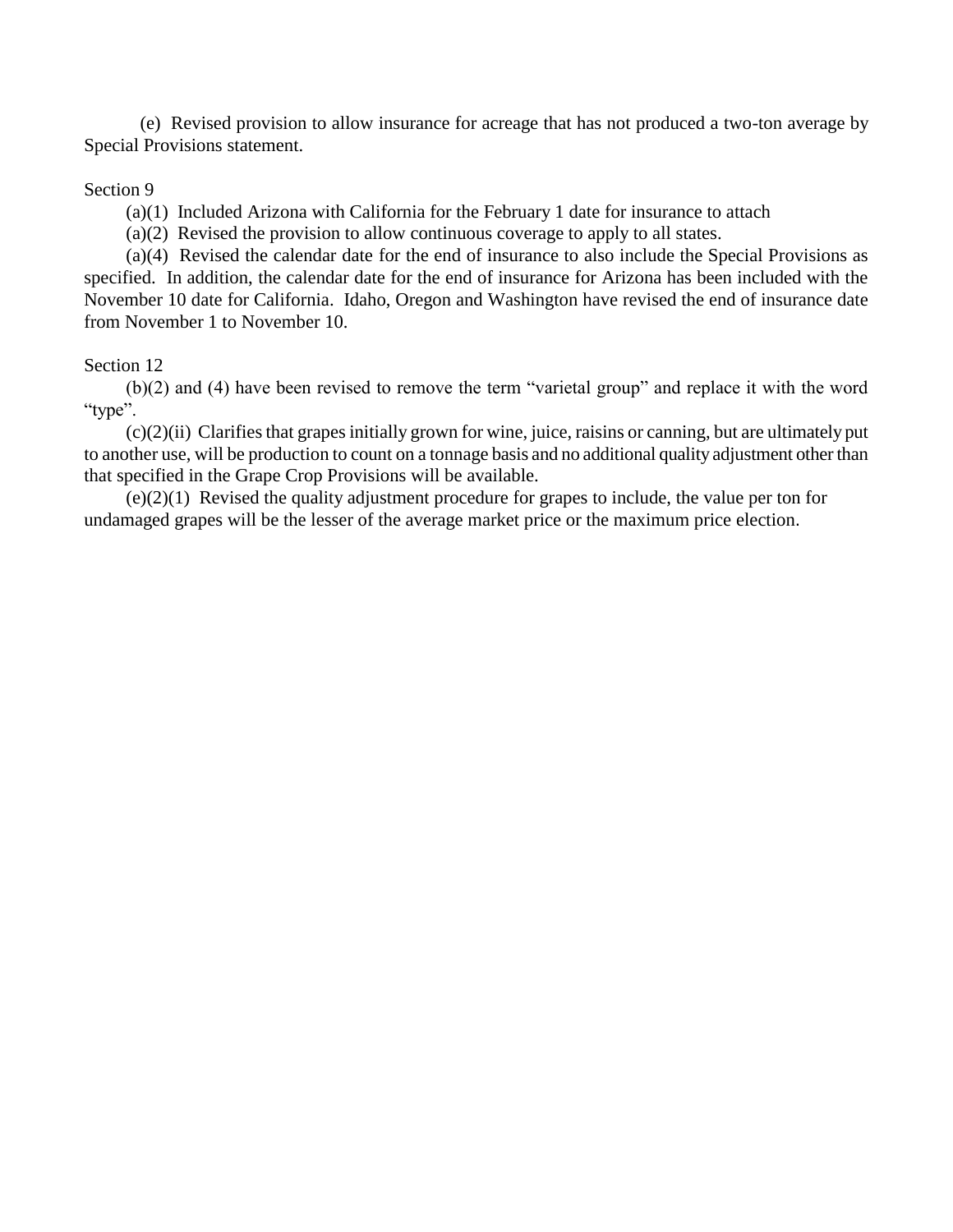## **UNITED STATES DEPARTMENT OF AGRICULTURE Federal Crop Insurance Corporation GRAPE CROP PROVISIONS**



#### **1. Definitions.**

**Graft** - To unite a shoot or bud (scion) with a rootstock or an existing vine in accordance with recommended practices to form a living union.

**Harvest** - Removing the mature grapes from the vines either by hand or machine.

**Interplanted** - Acreage on which two or more crops are planted in any form of alternating or mixed pattern.

**Set out** - Physically planting the grape plants in the vineyard.

**Ton** - Two thousand (2,000) pounds avoirdupois.

**Type** – A category of grapes (one or more varieties) identified as a type in the Special Provisions.

**Variety** – A kind of grape that is distinguished from any other by unique characteristics such as, but not limited to, size, color, skin thickness, acidity, flavors and aromas. In Arizona and California each variety is identified as a separate type in the Special Provisions except for type 095 (other varieties). Type 095 is used to designate varieties not listed as a separate type.

#### **2. Unit Division.**

- (a) In Arizona and California only:
	- (1) A basic unit as defined in section 1 of the Basic Provisions will be divided into additional basic units by each variety that you insure; and
	- (2) Provisions in the Basic Provisions that provide for optional units by section, section equivalent, or FSA farm serial number and by irrigated and non-irrigated practices are not applicable. Unless otherwise allowed by written agreement, optional units may only be established if each optional unit is located on non-contiguous land or grown and insured under an organic farming practice.
- (b) In all states except Arizona and California, in addition to, or instead of, establishing optional units by section, section equivalent, or FSA farm serial number and by irrigated and non-irrigated acreage and for acreage grown and insured under an organic farming practice as provided in the unit division provisions contained in the Basic Provisions, a separate optional unit may be established if each optional unit:
	- (1) Is located on non-contiguous land; or
	- (2) Consists of a separate type when separate types are specified in the Special Provisions.
- **3. Insurance Guarantees, Coverage Levels, and Prices for Determining Indemnities.**

In addition to the requirements of section 3 of the Basic Provisions:

- (a) In Arizona and California, you may select only one coverage level and price election for each grape variety you elect to insure in the county.
- (b) In all states except Arizona and California, you may

select only one coverage level and price election for each grape type in the county as specified in the Special Provisions. The coverage level you choose for each grape type is not required to have the same percentage relationship. The price elections you choose for each type is not required to have the same percentage relationship to the maximum price election offered by us for each type. For example, if you choose 75 percent coverage level and 100 percent of the maximum price election for one type, you may choose 65 percent coverage level and 75 percent of the maximum price election for another type. If you elect the Catastrophic Risk Protection (CAT) level of insurance for any grape type, the CAT level of coverage will be applicable to all insured grape acreage in the county.

- (c) In all states except Arizona and California, if you acquire a share in any grape acreage after you submit your application, such acreage is insurable under the terms of the policy and you did not include the grape type on your application, we will assign the following:
	- (1) A coverage level equal to the lowest coverage level you selected for any other grape type: and
	- (2) A price election percentage equal to the type with the lowest coverage level you selected, if you elected additional coverage; or 55 percent of the maximum price election, if you elected CAT.
- (d) In addition to the definition of "price election" contained in section 1 of the Basic Provisions, a price election based on the price contained in your grape contract is allowed if provided by the Special Provisions. In the event any contract requires the use of a cultural practice that will reduce the amount of production from any insured acreage, your approved yield will be adjusted in accordance with section 3(f) and (g) to reflect the reduced production potential.
- (e) In Arizona and California only, if the Special Provisions do not provide a price election for a specific variety you wish to insure, you may apply for a written agreement to establish a price election. Your application for the written agreement must include:
	- (1) The number of tons sold for at least the two most recent crop years; and
	- (2) The price received for all production of the grape variety in the years for which production records are provided.
- (f) You must report, by the production reporting date designated in section 3 of the Basic Provisions, by type or variety, if applicable:
	- (1) Any damage, removal of bearing vines, change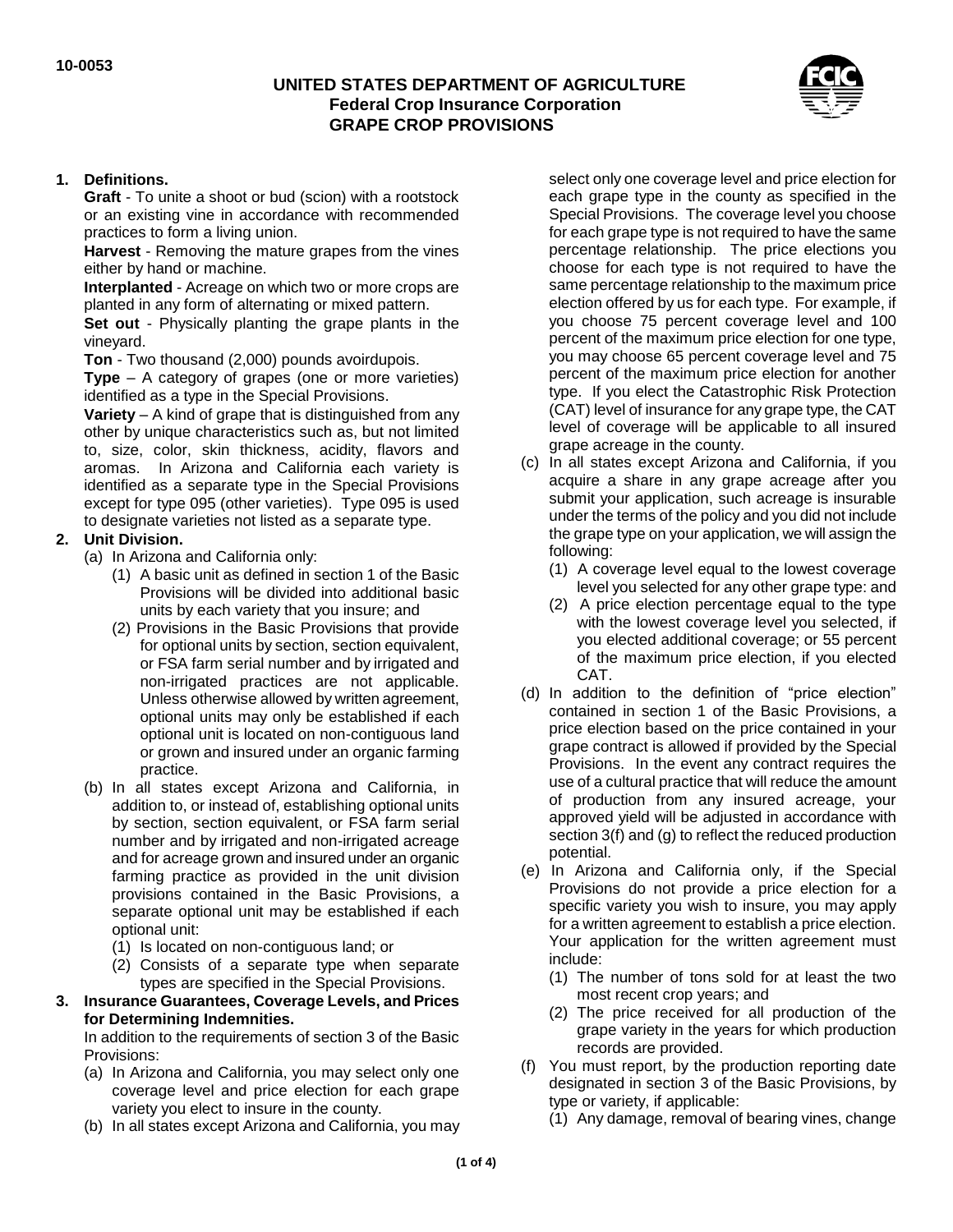in practices or any other circumstance that may reduce the expected yield below the yield upon which the insurance guarantee is based, and the number of affected acres;

- (2) The number of bearing vines on insurable and uninsurable acreage;
- (3) The age of the vines and the planting pattern; and
- (4) For the first year of insurance for acreage interplanted with another perennial crop, and any time the planting pattern of such acreage is changed:
	- (i) The age of the interplanted crop, and the grape type or variety, if applicable;
	- (ii) The planting pattern; and
	- (iii) Any other information that we request in order to establish your approved yield.
- (g) We will reduce the yield used to establish your production guarantee, based on our estimate of the effect on yield potential of any of the items listed in section 3(f)(1) through (4). If you fail to notify us of any circumstance that may reduce your yields from previous levels, we will reduce your production guarantee at any time we become aware of the circumstance.
- (h) Your request to increase the coverage level or price election percentage will not be accepted if a cause of loss that could or would reduce the yield of the insured crop is evident when your request is made.

#### **4. Contract Changes.**

In accordance with section 4 of the Basic Provisions, the contract change date is October 31 preceding the cancellation date for Arizona and California and August 31 preceding the cancellation date for all other states.

#### **5. Cancellation and Termination Dates.**

In accordance with section 2 of the Basic Provisions, the cancellation and termination dates are January 31 in Arizona and California, and November 20 for all other states.

#### **6. Report of Acreage.**

In addition to the requirements of section 6 of the Basic Provisions, you must report your acreage:

- (a) In Arizona and California, by each grape variety you insure; or
- (b) In all other states, by each grape type.

#### **7. Insured Crop.**

In accordance with section 8 of the Basic Provisions, the crop insured will be any insurable variety that you elect to insure in Arizona and California, or in all other states all insurable types, in the county for which a premium rate is provided by the actuarial documents:

- (a) In which you have a share;
- (b) That are grown for wine, juice, raisins, or canning (if such grapes are put to another use (i.e. table grapes), the production to count will be in accordance with section  $12(c)(2)(ii)$ ;
- (c) That are grown in a vineyard that, if inspected, is considered acceptable by us;
- (d) That, after being set out or grafted, have reached the number of growing seasons designated by the

Special Provisions; and

(e) That have produced an average of at least two tons of grapes per acre ( or as otherwise provided in the Special Provisions) in at least one of the three crop years immediately preceding the insured crop year, unless we inspect and allow insurance on acreage that has not produced this amount.

## **8. Insurable Acreage.**

In lieu of the provisions in section 9 of the Basic Provisions that prohibit insurance attaching to a crop planted with another crop, grapes interplanted with another perennial crop are insurable unless we inspect the acreage and determine that it does not meet the requirements contained in your policy.

#### **9. Insurance Period.**

- (a) In accordance with the provisions of section 11 of the Basic Provisions:
	- (1) For the year of application, coverage begins on February 1 in Arizona and California, and November 21 in all other states. Notwithstanding the previous sentence, if your application is received by us after January 12 but prior to February 1 in Arizona or California, or after November 1 but prior to November 21 in all other states, insurance will attach on the 20th day after your properly completed application is received in our local office, unless we inspect the acreage during the 20 day period and determine that it does not meet insurability requirements. You must provide any information that we require for the crop or to determine the condition of the vineyard.
	- (2) For each subsequent crop year that the policy remains continuously in force, coverage begins on the day immediately following the end of the insurance period for the prior crop year. Policy cancellation that results solely from transferring to a different insurance provider for a subsequent crop year will not be considered a break in continuous coverage.
	- (3) If in accordance with the terms of the policy, your grape policy is cancelled or terminated for any crop year after insurance attached for that crop year after insurance attached for that crop year, but on or before the cancellation and termination dates, whichever is later, insurance will not be considered to have attached for that crop year and no premium, administrative fee, or indemnity will be due for such crop year.
	- (4) The calendar date for the end of the insurance period for each crop year is as follows, unless otherwise specified in the Special Provisions:
		- (i) October 10 in Mississippi and Texas;
		- (ii) November 10 in Arizona, California, Idaho, Oregon, and Washington; and
		- (iii) November 20 in all other states.
- (b) In addition to the provisions of section 11 of the Basic Provisions:
	- (1) If you acquire an insurable share in any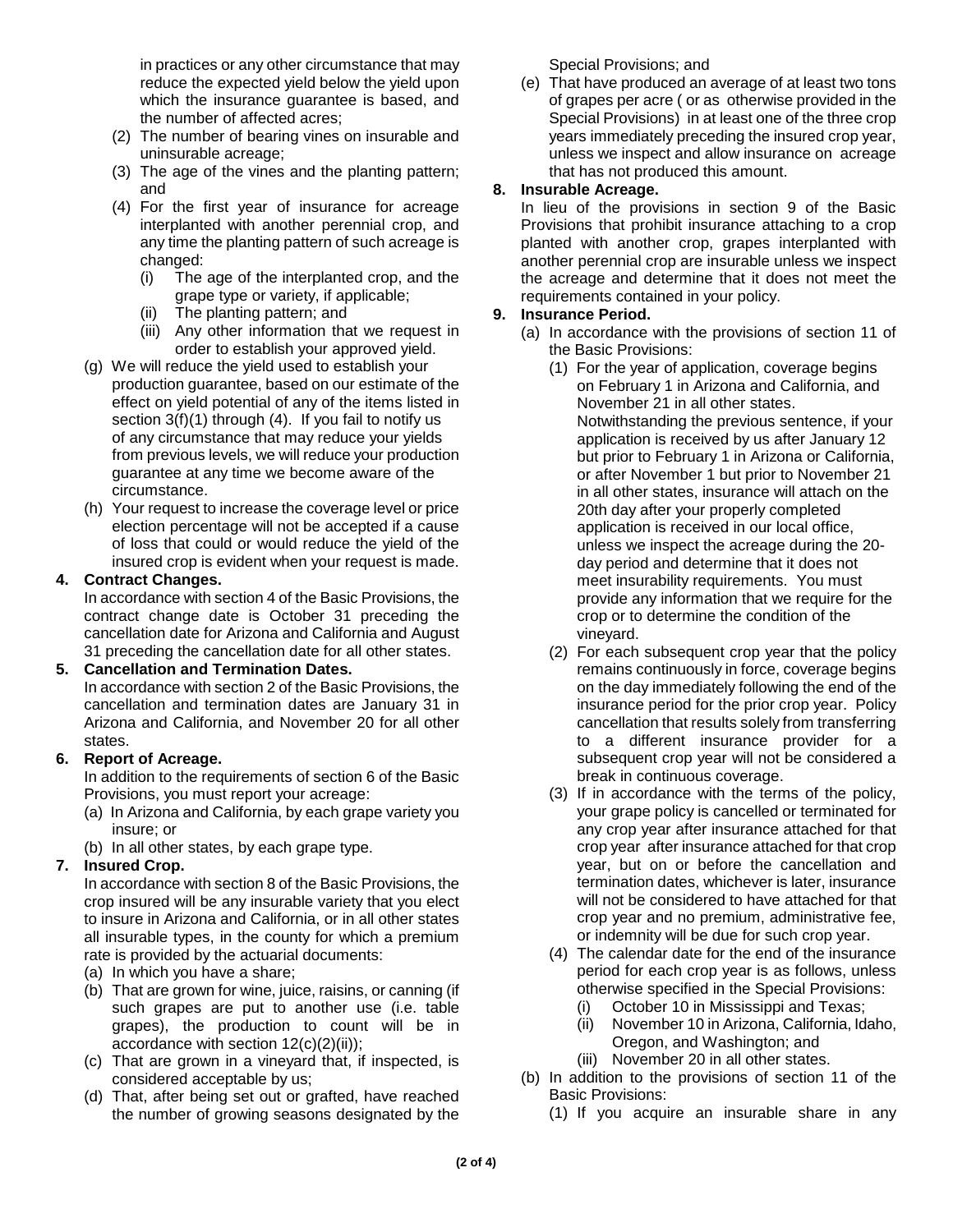insurable acreage after coverage begins, but on or before the acreage reporting date for the crop year, and after an inspection we consider the acreage acceptable, insurance will be considered to have attached to such acreage on the calendar date for the beginning of the insurance period. Acreage acquired after the acreage reporting date will not be insured.

- (2) If you relinquish your insurable share on any insurable acreage of grapes on or before the acreage reporting date for the crop year, insurance will not be considered to have attached to, and no premium or indemnity will be due for such acreage for that crop year unless:
	- (i) A transfer of coverage and right to an indemnity, or a similar form approved by us, is completed by all affected parties;
	- (ii) We are notified by you or the transferee in writing of such transfer on or before the acreage reporting date; and
	- (iii) The transferee is eligible for crop insurance.

## **10. Causes of Loss.**

- (a) In accordance with the provisions of section 12 of the Basic Provisions, insurance is provided only against the following causes of loss that occur during the insurance period:
	- (1) Adverse weather conditions;
	- (2) Fire, unless weeds and other forms of undergrowth have not been controlled or pruning debris has not been removed from the vineyard;
	- (3) Insects, except as excluded in 10(b)(1), but not damage due to insufficient or improper application of pest control measures;
	- (4) Plant disease, but not damage due to insufficient or improper application of disease control measures;
	- (5) Wildlife;
	- (6) Earthquake;
	- (7) Volcanic eruption; or
	- (8) Failure of irrigation water supply, if caused by an insured peril that occurs during the insurance period.
- (b) In addition to the causes of loss excluded in section 12 (Causes of Loss) of the Basic Provisions, we will not insure against damage or loss of production due to:
	- (1) Phylloxera, regardless of cause; or
	- (2) Inability to market the grapes for any reason other than actual physical damage from an insurable cause specified in this section. For example, we will not pay you an indemnity if you are unable to market due to quarantine, boycott, or refusal of any person to accept production.

#### **11. Duties in the Event of Damage or Loss.**

In addition to the requirements of section 14 of the Basic Provisions, the following will apply:

(a) You must notify us within 3 days of the date harvest

should have started if the crop will not be harvested.

(b) If the crop has been damaged during the growing season and you previously gave notice in accordance with section 14 of the Basic Provisions, you must also provide notice at least 15 days prior to the beginning of harvest if you intend to claim an indemnity as a result of the damage previously reported. You must not destroy the damaged crop that is marketed in normal commercial channels, until after we have given you written consent to do so. If you fail to meet the requirements of this section, all such production will be considered undamaged and included as production to count.

#### **12. Settlement of Claim.**

- (a) We will determine your loss on a unit basis. In the event you are unable to provide acceptable production records:
	- (1) For any optional units, we will combine all optional units for which such production records were not provided; or
	- (2) For any basic units, we will allocate any commingled production to such units in proportion to our liability on the harvested acreage for the units.
- (b) In the event of loss or damage covered by this policy, we will settle your claim by:
	- (1) Multiplying the insured acreage by its respective production guarantee;
	- (2) Multiplying each result in section 12(b)(1) by the respective price election you selected for each type or variety;
	- (3) Totaling the results in section 12(b)(2);
	- (4) Multiplying the total production to count of each type or variety, if applicable, (see section 12 (c) through (e)) by the respective price election you selected;
	- (5) Totaling the results in section 12(b)(4);
	- (6) Subtracting the result in section 12(b)(5) from the result in section 12(b)(3); and
	- (7) Multiplying the result in section 12(b)(6) by your share.
- (c) The total production to count (in tons) from all insurable acreage on the unit will include:
	- (1) All appraised production as follows:
		- (i) Not less than the production guarantee per acre for acreage:
			- (A) That is abandoned or destroyed by you without our consent;
			- (B) That is damaged solely by uninsured causes; or
			- (C) For which you fail to provide production records;
		- (ii) Production lost due to uninsured causes;
		- (iii) Unharvested production (mature unharvested production may be adjusted for quality deficiencies in accordance with subsection 12 (e)); and
		- (iv) Potential production on insured acreage that you intend to abandon or no longer care for, if you and we agree on the